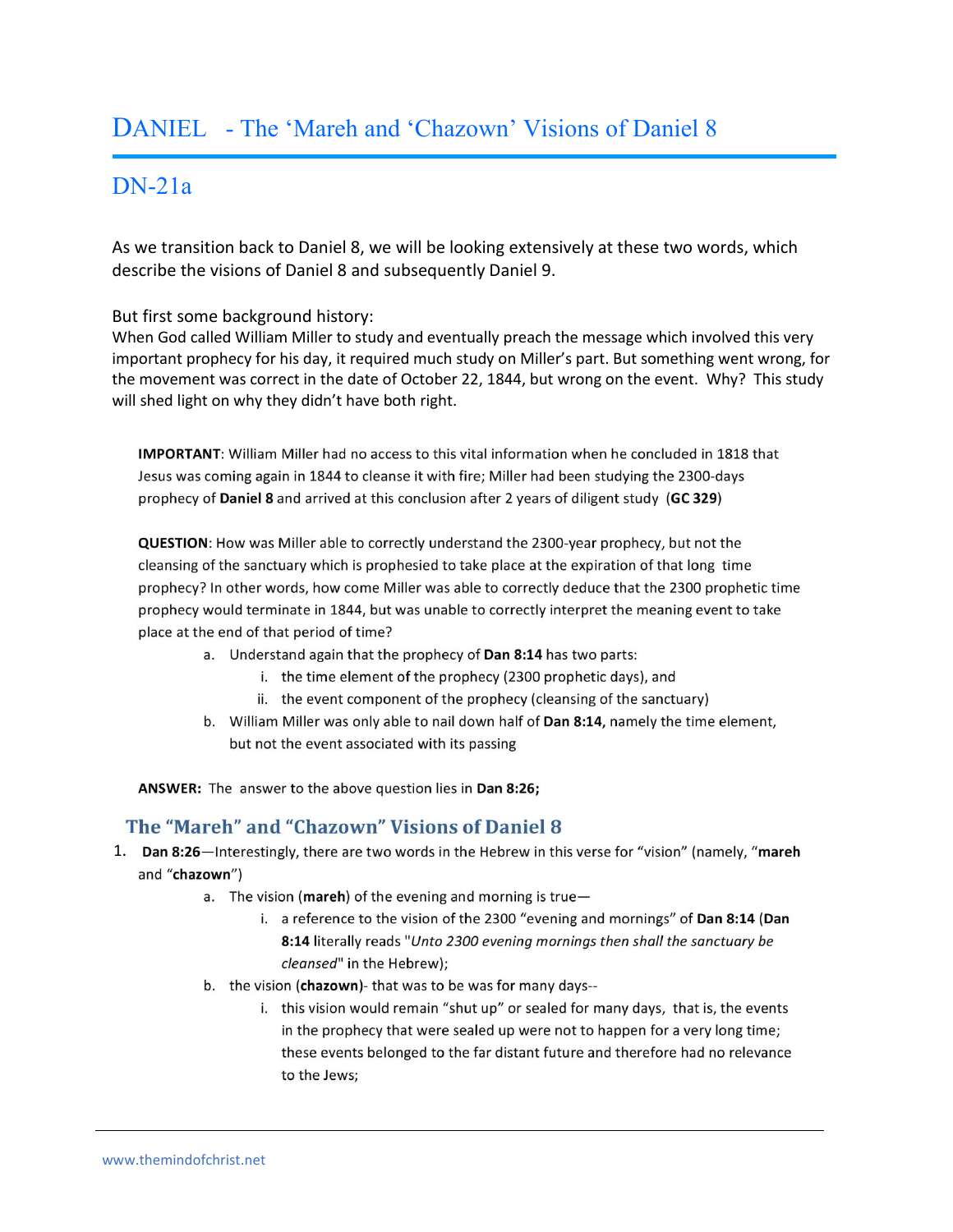2. **IMPORTANT**: Notice it is the "**chazown**" vision that was to be "sealed up" and not the "**mareh**" vision; nothing is said about the **mareh** being sealed or "shut up"

a. **Dan 12:4, 9**--the **chazown** vision to be sealed up and closed until the time of the end

3. The question is, why did Daniel have to use two different words in the Hebrew for vision in **Daniel 8** ("**mareh**" and "**chazown**")? Was Daniel just being superfluous and extravagant with words? Daniel used two words for vision here to signify which vision is to sealed and which one is not to be sealed;

## **The Chazown Vision Explained**

- 4. The **mareh** vision of Daniel 8 has already been identified as the vision of the 2300 evening mornings of **Dan 8:14**, a vision relating to time; but what about the **chazown** vision? What vision is it referring to?
- 5. The **chazown** vision relates to the vision of the rise and fall of the kingdoms of Medo-Persia, Greece and Rome, all the way until the second coming of Jesus.
	- *a.* **Dan 8:1**—*in the third year of the reign of Belshazzar (about 551 BC), a vision (chazown) appeared unto me, even unto me Daniel. . .*
	- *b.* **Dan 8:2**—*And I saw in a vision (chazown), and it came to pass, when I saw, that I was in Shushan in the palace, which is in the prince of Elam; and I saw in vision (chazown), and I was at the river Ulai;*
	- c. What follows next is the delineation of the events included in the **chazown** vision
		- i. **Dan 8:3-4**—a **ram** with two horns which became great (Medo-Persia)
		- ii. **Dan 8:5-8**—a **goat** with a notable horn between his eyes which smote the ram and became very great (Greece under Alexander the Great)
		- iii. **Dan 8:8**—**4 notable horns** come up after the great horn is broken (Divided Greece under the 4 leading generals of Alexander)
		- iv. **Dan 8**:**9-12**—a **little horn** which waxed exceeding great (Rome in its two phases, pagan and papal)
	- d. **Dan 8**:**13—**in this verse, the question is asked, how long shall be the vision (**chazown**) concerning the daily (pagan Rome) and the transgression of desolation (papal Rome) to give both the sanctuary and the host to be trodden underfoot?
- 6. The **chazown** vision therefore, relates to the kingdoms of this world which are opposed to God and persecute God's people
- 7. **Dan 8:15**—Daniel seeks for the interpretation of the **chazown** vision he just saw in the previous verses; In this, Daniel serves as the model of all truth-seekers who earnestly seek for light in the last days; these are those who are described as being "wise" and "run to and fro" in their Bibles seeking for light; these are the "wise who understand" (**Dan 12:4, 10**)
	- a. *"And it came to pass, when I, even I Daniel, had seen the vision (chazown) and sought for the meaning, then behold there stood before me as the appearance of a man*"
- 8. **Dan 8:16**—Gabriel is told to make Daniel understand that he needs to be aware that there is a **mareh** vision as well
	- a. "And I heard a man's voice between the banks of Ulai, which called, and said, Gabriel, make this man to understand the **vision** (**mareh**)."